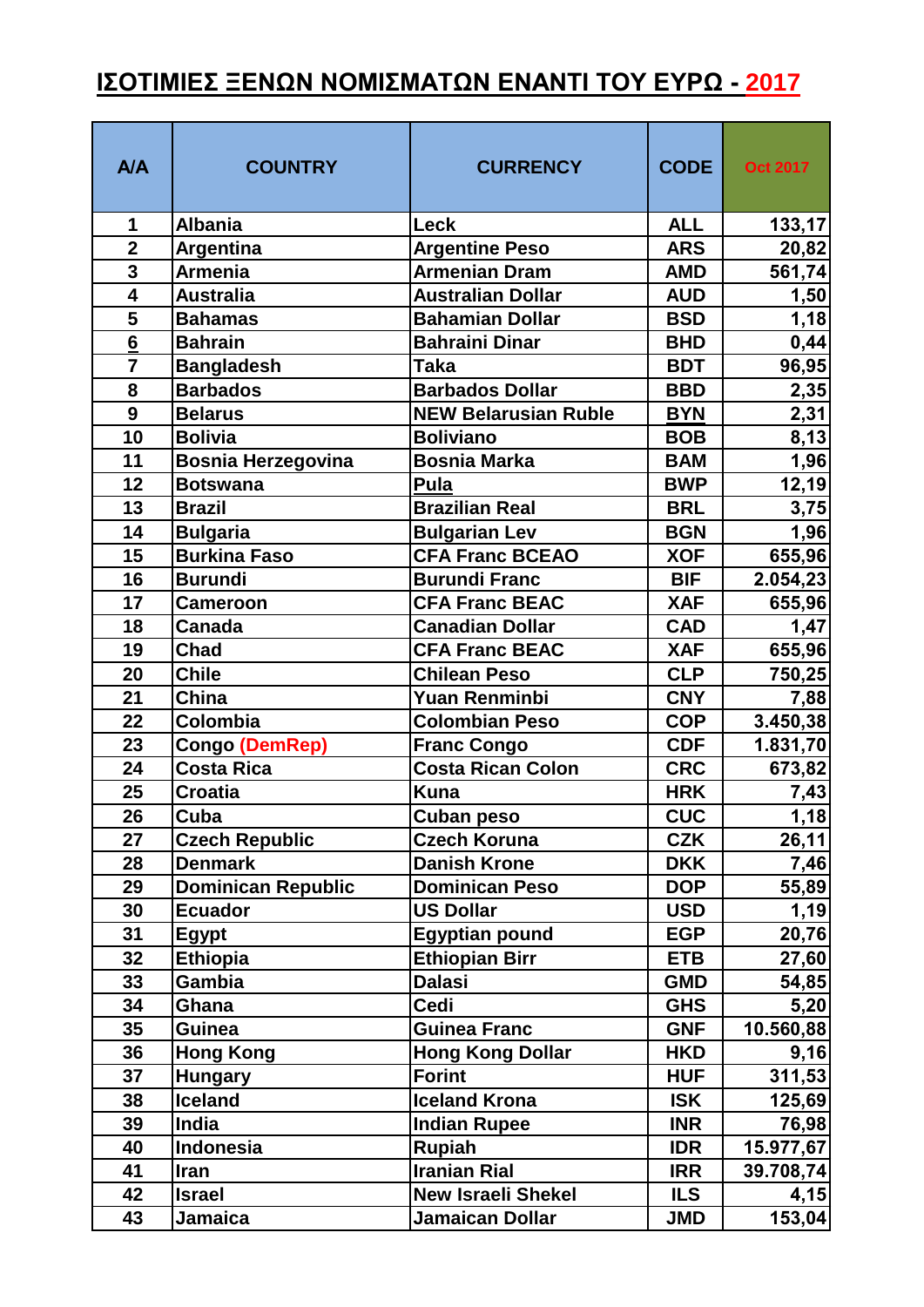| A/A | <b>COUNTRY</b>      | <b>CURRENCY</b>           | <b>CODE</b> | <b>Oct 2017</b> |
|-----|---------------------|---------------------------|-------------|-----------------|
| 44  | Japan               | Japanese Yen              | <b>JPY</b>  | 131,44          |
| 45  | Jordan              | Jordanian Dinar           | <b>JOD</b>  | 0,83            |
| 46  | <b>Kazakhstan</b>   | <b>Tenge</b>              | <b>KZT</b>  | 401,43          |
| 47  | Kenya               | <b>Kenyan Shilling</b>    | <b>KES</b>  | 121,34          |
| 48  | <b>Kuwait</b>       | <b>Kuwaiti Dinar</b>      | <b>KWD</b>  | 0,35            |
| 49  | Lebanon             | <b>Lebanese Pound</b>     | <b>LBP</b>  | 1.767,76        |
| 50  | Libya               | <b>Libyan Dinar</b>       | <b>LYD</b>  | 1,58            |
| 51  | <b>Madagascar</b>   | <b>Malagasy Franc</b>     | <b>MGA</b>  | 3.537,87        |
| 52  | <b>Malawi</b>       | <b>Kwacha</b>             | <b>MWK</b>  | 855,79          |
| 53  | <b>Malaysia</b>     | <b>Malaysian Ringgit</b>  | <b>MYR</b>  | 4,98            |
| 54  | <b>Maldive Is.</b>  | <b>Rufiyaa</b>            | <b>MVR</b>  | 18,11           |
| 55  | <b>Mauritania</b>   | Ouguiya                   | <b>MRO</b>  | 420,15          |
| 56  | <b>Mauritius</b>    | <b>Maur Rupee</b>         | <b>MUR</b>  | 39,24           |
| 57  | <b>Mexico</b>       | <b>Mexican Peso</b>       | <b>MXN</b>  | 21,34           |
| 58  | Moldova             | <b>Moldovan Leu</b>       | <b>MDL</b>  | 20,69           |
| 59  | <b>Mongolia</b>     | <b>Tugrik</b>             | <b>MNT</b>  | 2.907,96        |
| 60  | <b>Morocco</b>      | <b>Moroccan Dirham</b>    | <b>MAD</b>  | 11,17           |
| 61  | <b>Mozambique</b>   | <b>Meticai</b>            | <b>MZN</b>  | 72,08           |
| 62  | <b>Namibia</b>      | <b>Namibian Dollar</b>    | <b>NAD</b>  | 16,03           |
| 63  | <b>Nepal</b>        | <b>Nepalese Rupee</b>     | <b>NPR</b>  | 122,39          |
| 64  | <b>New Zealand</b>  | <b>New Zealand Dollar</b> | <b>NZD</b>  | 1,63            |
| 65  | <b>Nicaragua</b>    | <b>Cordoba Oro</b>        | <b>NIO</b>  | 36,08           |
| 66  | <b>Niger Rep</b>    | <b>CFA Franc BCEAO</b>    | <b>XOF</b>  | 655,96          |
| 67  | <b>Nigeria</b>      | <b>Naira</b>              | <b>NGN</b>  | 422,01          |
| 68  | <b>Norway</b>       | <b>Norwegian Krone</b>    | <b>NOK</b>  | 9,36            |
| 69  | Oman                | <b>Rial Omani</b>         | <b>OMR</b>  | 0,46            |
| 70  | <b>Pakistan</b>     | <b>Pakistan Rupee</b>     | <b>PKR</b>  | 123,58          |
| 71  | Panama              | <b>Balboa</b>             | <b>PAB</b>  | 1,18            |
| 72  | Peru                | <b>Nuevo Sol</b>          | <b>PEN</b>  | 3,84            |
| 73  | <b>Philippines</b>  | <b>Philippine Peso</b>    | <b>PHP</b>  | 59,91           |
| 74  | <b>Poland</b>       | <b>Zloty</b>              | <b>PLN</b>  | 4,33            |
| 75  | Qatar               | <b>Qatari Riyal</b>       | QAR         | 4,27            |
| 76  | Romania             | <b>New Leu</b>            | <b>RON</b>  | 4,57            |
| 77  | <b>Russia</b>       | <b>Russian Ruble</b>      | <b>RUB</b>  | 68,25           |
| 78  | Rwanda              | <b>Rwanda Franc</b>       | <b>RWF</b>  | 993,93          |
| 79  | Saudi Arabia        | Saudi Riyal               | <b>SAR</b>  | 4,41            |
| 80  | <b>Senegal</b>      | <b>CFA Franc BCEAO</b>    | <b>XOF</b>  | 655,96          |
| 81  | <b>Serbia</b>       | <b>Dinar</b>              | <b>RSD</b>  | 119,18          |
| 82  | <b>Seychelles</b>   | <b>Seychelles Rupee</b>   | <b>SCR</b>  | 16, 11          |
| 83  | Sierra Leone        | Leone                     | <b>SLL</b>  | 8.865,46        |
| 84  | Singapore           | <b>Singapore Dollar</b>   | <b>SGD</b>  | 1,60            |
| 85  | <b>South Africa</b> | Rand                      | <b>ZAR</b>  | 15,97           |
| 86  | <b>South Korea</b>  | Won                       | <b>KRW</b>  | 1.344, 12       |
| 87  | Sri Lanka           | Sri Lanka Rupee           | <b>LKR</b>  | 179,59          |
| 88  | <b>Sudan Rep</b>    | <b>Sudanise Pound</b>     | <b>SDG</b>  | 7,85            |